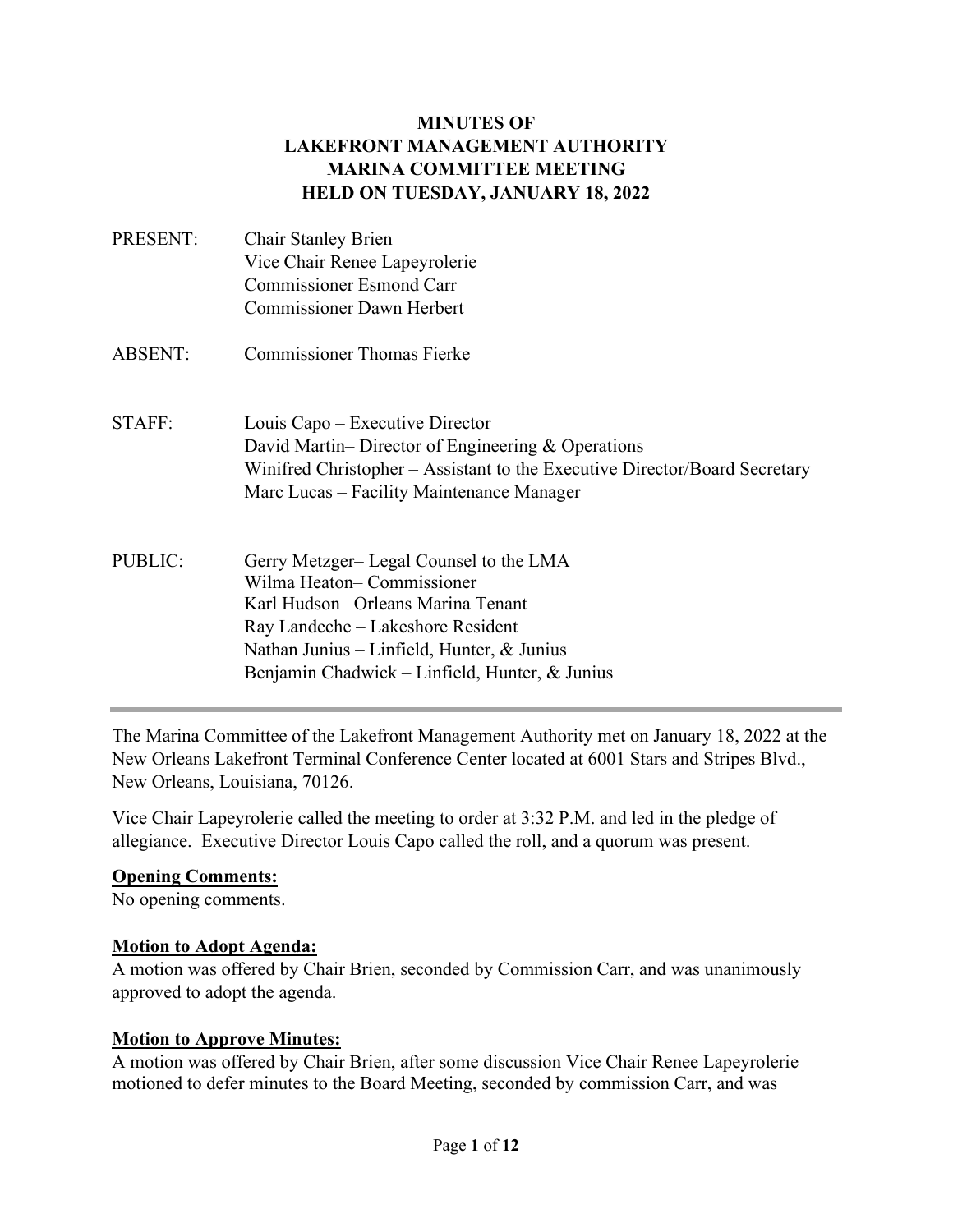unanimously approved adopted to defer the approval of the minutes of December 7, 2021 until the next Board Meeting.

# **Director's Report:**

Director Capo gave an update on the various actions that will be taking place during the 2022- 2023 budget season, with proposed discussions regarding budgeting, and the capital project budget during February's and March's Committee meetings for each of Lakefront Managements Authority's property.

- He reported that at the Finance Committee meeting on Thursday, January 20, 2022 an anticipated plan to lay out a schedule regarding the upcoming meetings.
- He conveyed that the budget must be passed during the March 24, 2022 LMA Board meeting to ensure its timely submission to the Legislative Budget Committee for the State of Louisiana by April 1, 2022.

Director Capo spoke about Seabrook boat launch regarding its listing on the Bond Commission Meeting Agenda for February 2022. He informed the Marina Committee that he and Director David Martin would be monitoring the outcome of the Bond Commission meeting

Director Capo concluded his report by giving a brief synopsis on Marina issues, specifically mentioning Southshore Harbor in which he expressed confidence in future plans.

Commissioner Herbert inquired when would the Seabrook Boat Launch be brought to the Bond Commission.

David Martin, Director of Engineering and Operations gave an update on various maintenance and operations items:

- Informed the committee that January 18, 2022 was the effective date of the notice to proceed with the replacement of the bulkhead at Orleans Marina from the Harbormaster's office to Pier number two. The Orleans Flood Authority has shared the contractors schedule regarding mobilizing, picking up sheet piles, coating them, and has inspected the work being completed on site.
- He informed the committee that construction activity, which will involve construction of temporary access for tenants as well as establishment of temporary utilities is slated to begin during the week of January 24<sup>th</sup>.
- On Wednesday, January 19, 2022, Mr. Martin would be meeting with Batture Engineering under an IDIQ contract to discuss the scope of work on structural repairs at Orleans Marina, with special attention to the piers west of the proposed construction of the bulkhead.
- A shipment of breakers and receptacles for the peninsula have been delivered. Mr. Martin believes that at least a portion of those breakers were impacted by the storm surge from Hurricane Ida in 2021. The repairs and replacement of the breakers and receptacles will take place within next couple of weeks.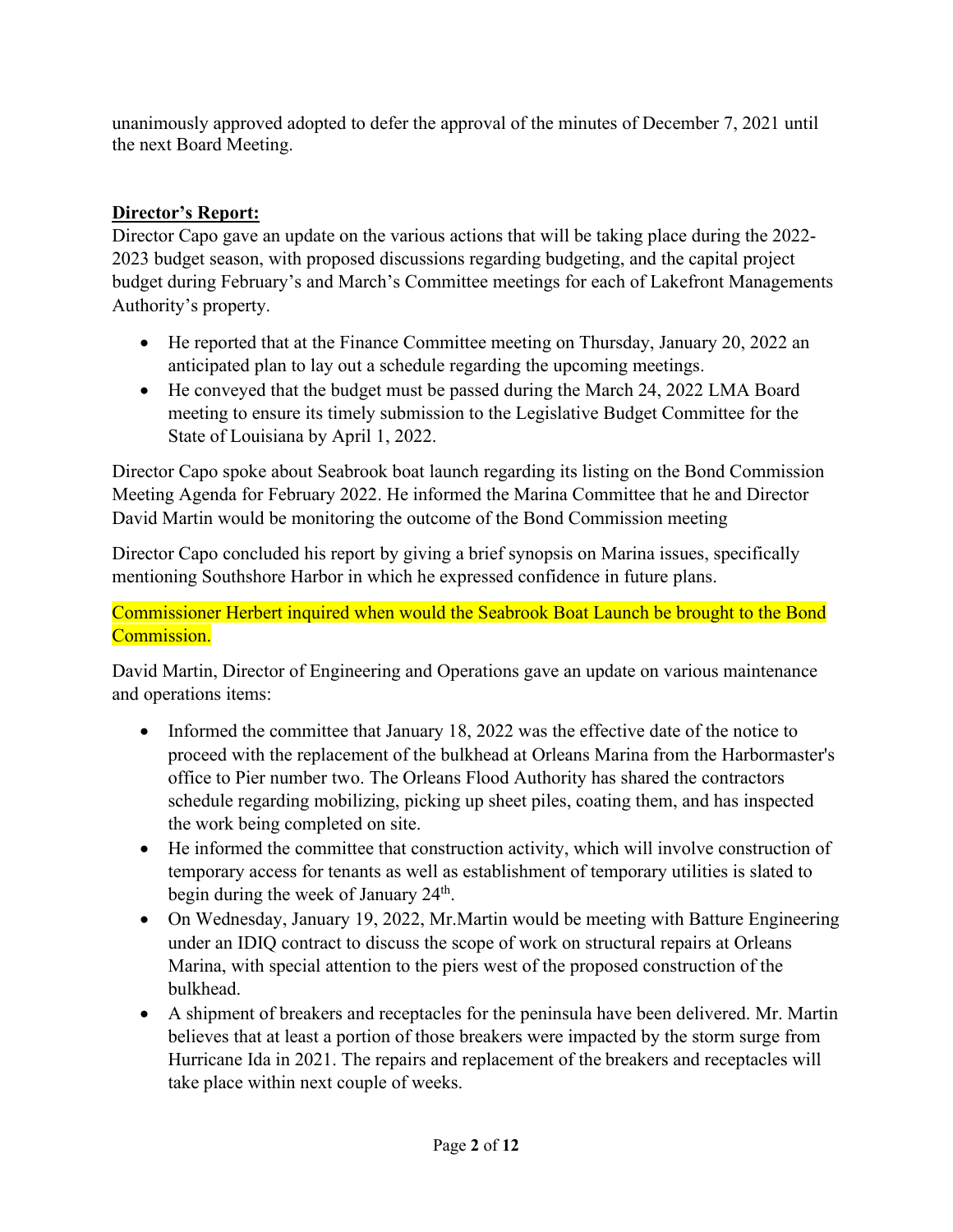- The RFP advertisement for the Bally's site at the South Shore Harbor Marina has been placed into circulation, with the first advertisement running the week of January  $10<sup>th</sup>$  and second advertisement scheduled to run on January 19, 2022. To date, there will be eight advertisements ran over the next three months with the expectation to generate some respectable interest and suitable proposers for that site.
- Mr.Martin stated that LMA has been working with Linfield, Hunter, & Junius who has been evaluating the existing sprinkler system and working towards bring the system into current compliance.
- The assessment of the finger piers at South Shore Harbor Marina has been completed, three piers were closed from that observation with the concern that they were in imminent danger of failing. A proposal from the engineers has been received, with prepared plans, and specifications for more intensive structural repairs. He stated that he is currently evaluating the proposal give and present his recommends at the next Marina Committee meeting on February 15, 2022.

Mr. Martin gave a status update on the boats being raised by Anders Construction. The use of buoyancy bags to lift the boats, oil absorbent boom around the boat to sequester any liquids that would come from the boat during the raising operation are presented within the photographs. He informed the Committee that he anticipates the completion of the raising operations to conclude Wednesday January 19, 2022. After the boats have been raised, engineering will consult with Anders Construction to discuss if there are any additional boats that require removal, with a full report expected on January 19, 2022.

Commissioner Carr questioned if there were any boats that are FEMA recoverable based on Hurricane Ida.

Mr. Martin stated that he believed he knew of one boat, possibly two were FEMA recoverable, and he is currently working with Harbor Master Bruce Cain to obtain records.

Chair Brien inquired about the status of removal at Orleans Marina.

Mr.Martin stated that work has begun at the Orleans Marina, but that he did not believe it had been raised, and he would check on the status.

Chair Brien asked about the Bally's site proposal that went out for advertisement. He inquired about the writing language used within the proposal to encourage potential developers into razing the building and retrofitting what's currently there. He expressed his concerns that the expectation of razing the building would not be feasibly conveyed within the advertising.

Mr. Martin responded that LMA left the judgement to the proposer. However, there was language within the request for qualifications and proposals that strongly encourage that it be taken down. He also stated that if any compelling proposal were received that appeared technically sound, that would give LMA the option to review the proposal.

Director Capo asked about the end date for the mandatory pre-bid.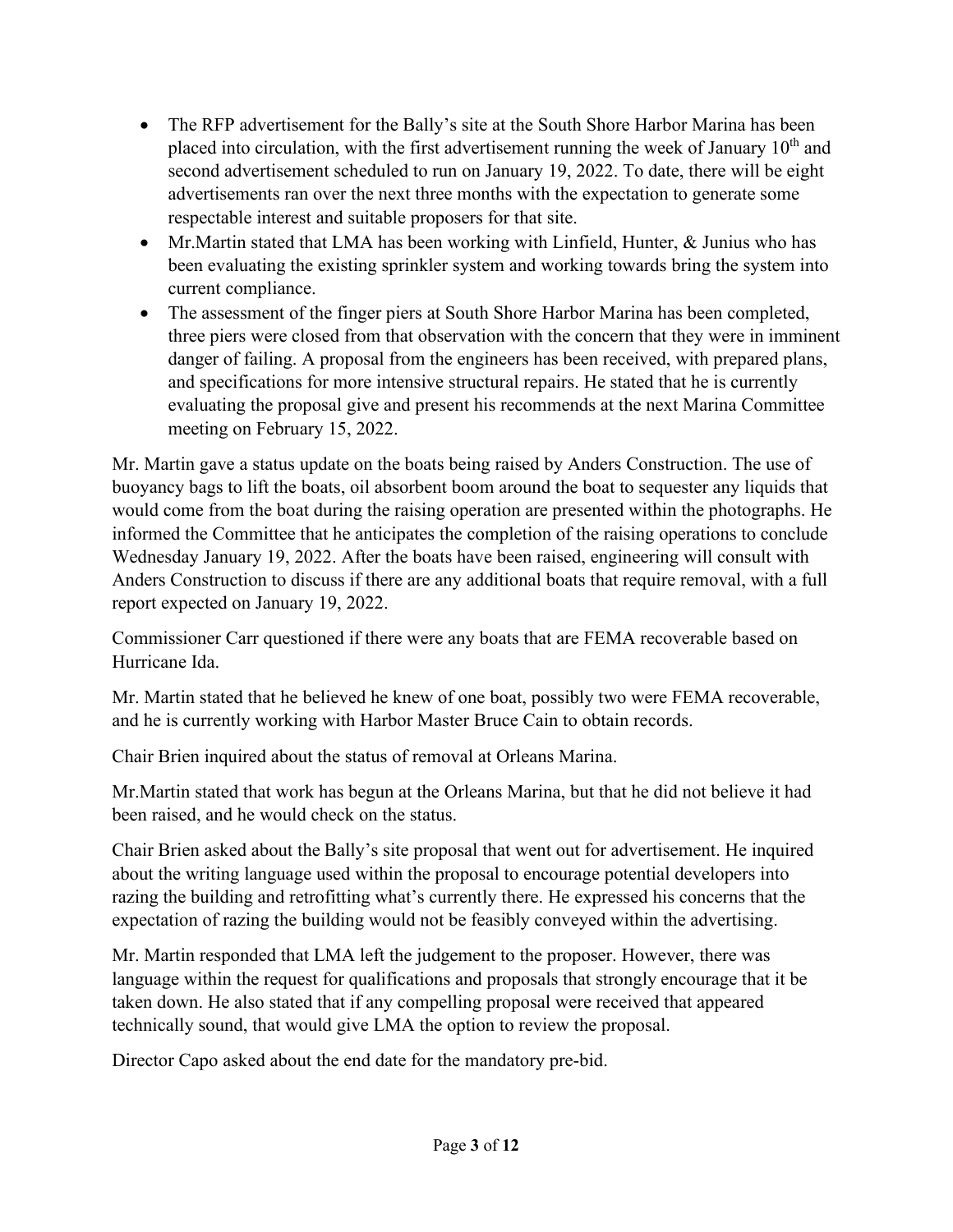Mr. Martin stated that the last day for the mandatory pre-bid would be within the month of March.

### **Public Comments:**

Karl Hudson identified himself as the President of the Orleans Marina Tenant Association to the Committee. Mr. Hudson stated that he had two topics that he wanted to present to the committee

- Referenced the frequent break-ins at the Orleans Marina
	- Wednesday, January  $12^{th}$ , in lot 30 around 6:30 PM two vehicles were broken into via the windows.
	- Requested the expedition and placement of a security officer inside of the trailer.
	- He stated that his observation was that these incidences happen mostly when no one is at the trailer, partially around six o'clock in the evening.
- Following up on the public information request submitted in November of 2021 regarding a lawsuit involving the Unlimited Construction Company owned by Ashley Savarino.

Director Capo stated that he emailed Mr. Hudson informing him that there was an error and that no lawsuit existed.

Attorney Gerry Metzger advised Mr. Hudson and the Committee that there wasn't any record of a lawsuit filed by the party named in the public records request submitted by Mr. Hudson.

Mr. Hudson stated that he also requested all correspondence between both parties dating back at least ten years. He also stated that he was primarily interested in work performed in Orleans Marina in 2017, that he believes was stopped by Lakefront Management Authority.

Director Capo stated that under his administration there was never a directive to stop the work performed on the Orleans Marina and that he provided Mr. Hudson with a copy of the contract between Lakefront Management Authority and Unlimited Construction Company owned by Ashley Savarino.

Attorney Gerry Metzger stated that Director Capo was not the Executive Director of Lakefront Management at the time of construction, nor its cancellation. He also asked that a public records request be filed by Mr. Hudson regarding the additional correspondence requested. He further reiterated no lawsuit existed over the contract issued to Unlimited Construction Company owned by Ashley Savarino. The construction which included pier repairs at the Marina was completed to its entirety.

Mr. Hudson stated he recalled that totaling a sum of the contract was \$230,000, half of the construction was completed before being stopped, and Unlimited Construction Company was paid approximately \$200,000.

Commission Carr requested clarification that Lakefront Management Authority has a Public Records Request from Mr. Hudson seeking correspondence between both parties (LMA and Unlimited Construction Company) since November. He also inquired about the current status of the request.

Both Director Capo and Attorney Metzger both stated that a response to the Public Records Request submitted by Mr. Hudson had been partially given.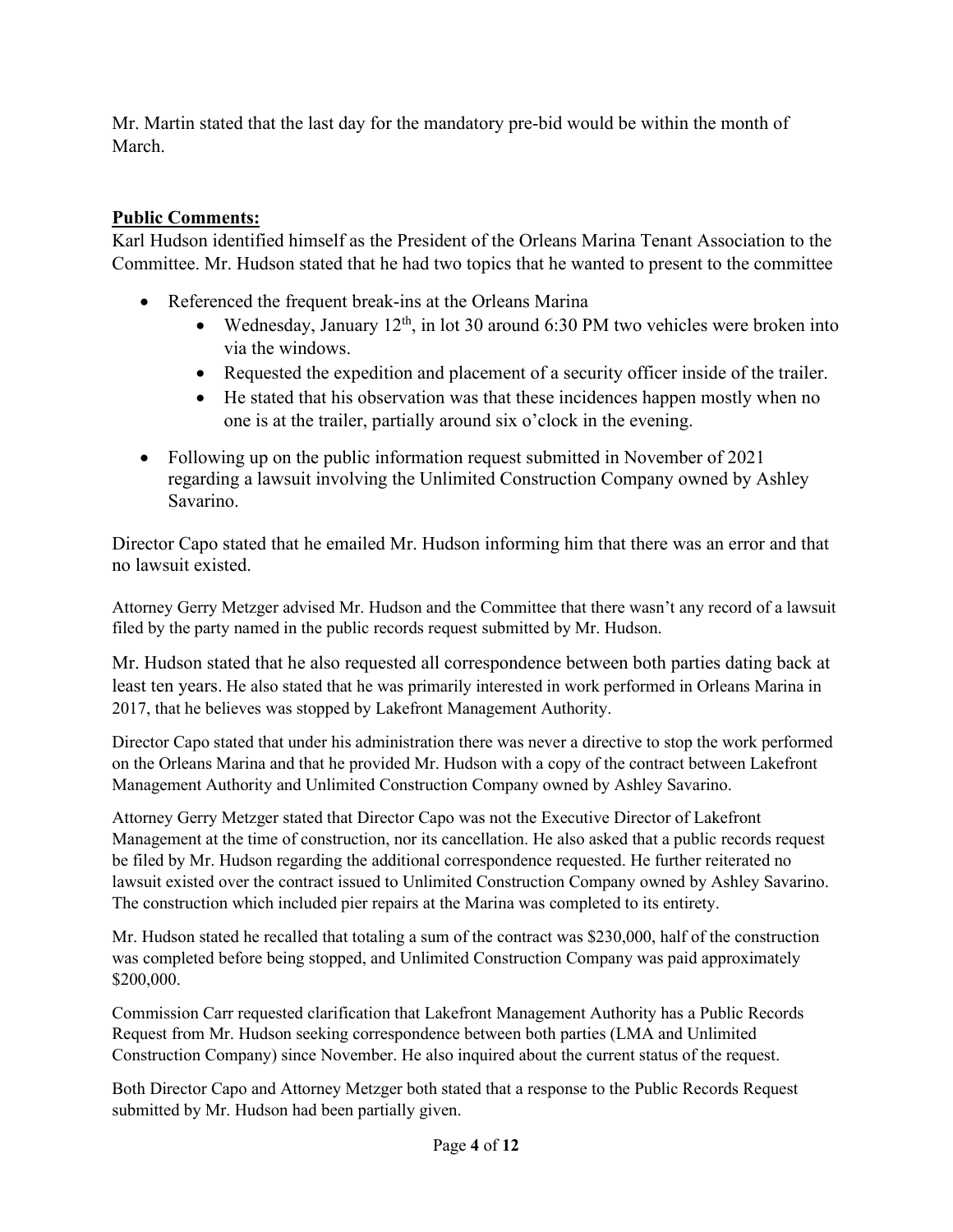Director Capo requested Mr. Hudson to submit another Public Records Request to ensure that all information request on this matter is responded to accurately.

Commissioner Carr recalled that there was some additional lumber left behind following the completion of that contract and it was used for another project. He questioned if the project on Orleans Marina was being mistakenly associated with another project.

Attorney Metzger confirmed that there was a prior project and the lumber used by **TKTMJ**, who completed that work.

Director Capo stated that there was some lumber left under the Seabrook Bridge, which was recently used on the project for Orleans Marina.

Commissioner Carr asked Mr. Hudson if his questions were regarding outstanding work and if he believes that there are outstanding repairs that need attention.

Mr. Hudson confirmed that he believed the work was completed partially up to pier three and then halted. Therefore, the remaining work on piers three through six were never completed and resulting in the large amount of lumber leftover.

Attorney Metzger stated there was a company being paid to do repairs before this contract with Salamacha Company, who were also working on repairs within the Orleans Levee District. The LMA covered the cost of the lumber for that particular contract under the administration of Cornelia Ullmann and Mr. Dixon, the Marina Manager at the time. To his knowledge, Attorney Metzger believes that the contract was terminated, and a lawsuit was filed by the company against the LMA. He confirmed that LMA's legal counsel David J. Dye is acting the counsel on this case and will be requesting a dismissal of the lawsuit with a summary judgment.

Commissioner Carr questioned whether or not the case was holding the LMA back from completing the work.

Legal Metzger confirmed that the active lawsuit has not affected the second contract that originated under the leadership of Executive Director Jessie Noel, that is believed to be finished.

Commissioner Carr requested that any outstanding repairs be discussed during the budget meeting.

Director Capo confirmed that Mr. Martin recently spoke about current repair assessments of piers four, five, six being performed by Batture, LLC, and will result in completion of desired work

Commissioner Carr concluded the discussion by confirming and reassuring that Mr. Hudson's public records request referring to any contracts and lawsuit be fulfilled.

#### **1) Update on marina issues.**

*The items were sufficiently covered during the Director's Report and Public Comment sections*.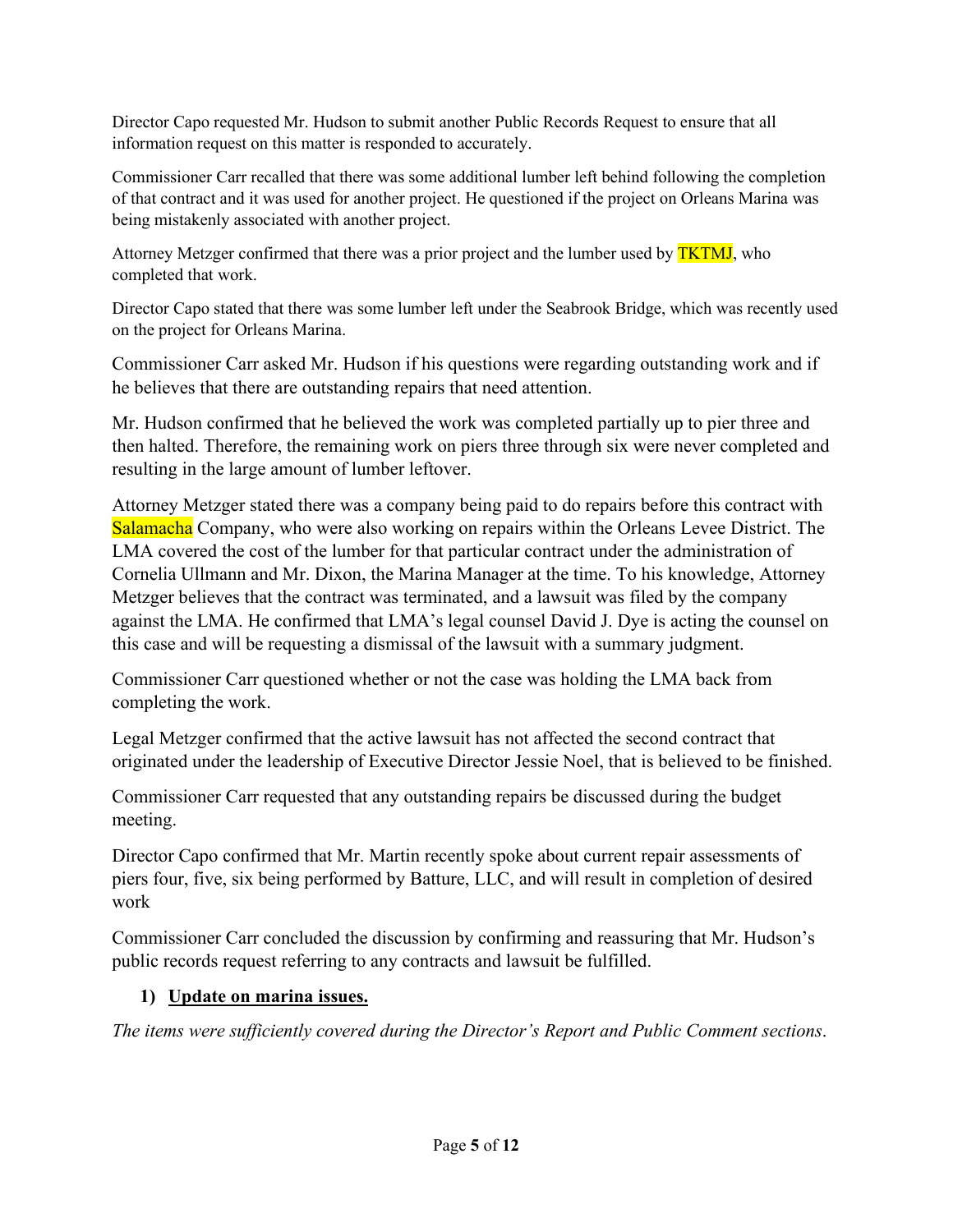### **New Business:**

### **1) Discussion regarding the \$3.00 per quarter fee assessment due to increased Payment Card Industry (PCI) Compliance Fee incurred by Go Park.**

Herb Anderson, Chairman of Universal Parking and Transportation Solutions, the parent company of Go Park introduced himself, and began his discussion by explaining the card credit alliances between all credit card companies. He explained that alliances have become more stringent on merchants to require credit cards as a proactive way to protect consumer financial information. Therefore, it is incumbent that all businesses are currently PCI Compliant to continue accepting credit cards as a form of payment.

He went on to explain that there are various levels of compliancy, that range from one-time payments to reoccurring payments like the quarterly billing model used by Lakefront Management Authority. The current software system used was formerly known as Paris, has been rebranded as Hosted Paris. Hosted Paris is now PCI compliant and requires the encryption of all credit cards to transfer any financial information to the vendor. The collection procedures in the past included obtaining consumer information via paper form, filing the document, and later retrieving the document to enter the payment manually for billing. Hosted Paris Software does have an additional charge for the encryption that would bring this agency to credit card complaint and/or PCI complaint. This charge is described as a passthrough charge from the software company to the vendor or consumer at the cost of \$3.00 per quarterly billing invoice or \$12.00 annually.

The 250 clients covered by Go Park were presented with several different models and most of them passed the fee onto the consumer. Therefore, in this case of Lakefront Management Authority, the slip holder would acquire the cost. Some clients have decided to consume those fees themselves, while a few others decided to no longer accept credit cards as a form of payment which can create an inconvenience for the end user.

Mr. Anderson expressed that he was under the assumption after speaking with Lakefront Management Authority staff, that the additional fee had been approved. With that internal approval, billing went out during the first of the year. He was later informed that the approval of the additional fee would have to be obtained through the Lakefront Management Authority Board of Commissioners. Before concluding, he informed the committee that the penalty for not being PCI compliant would lead to fines or the ultimate elimination of the ability to take credit cards across-the-board.

Commissioner Hebert enquired whether the \$3.00 fee was a flat or calculated rate.

Mr. Anderson stated that the \$3.00 quarterly/ \$12.00 annual fee is a flat rate per slip holder, billed to Go Park by the software company, Hosted Paris.

Commissioner Hebert questioned how much Lakefront Management Authority currently paid for Go Parks services and how are non- credit card payments handled.

Director Capo responded that the LMA is currently paying 1.5 percent of the amount collected from the slip holders.

Mr. Anderson stated that there are a few slip holders who submit checks and bank drafts as a form of payment flexibility has been given to those traditional paying customers. He, Director Capo,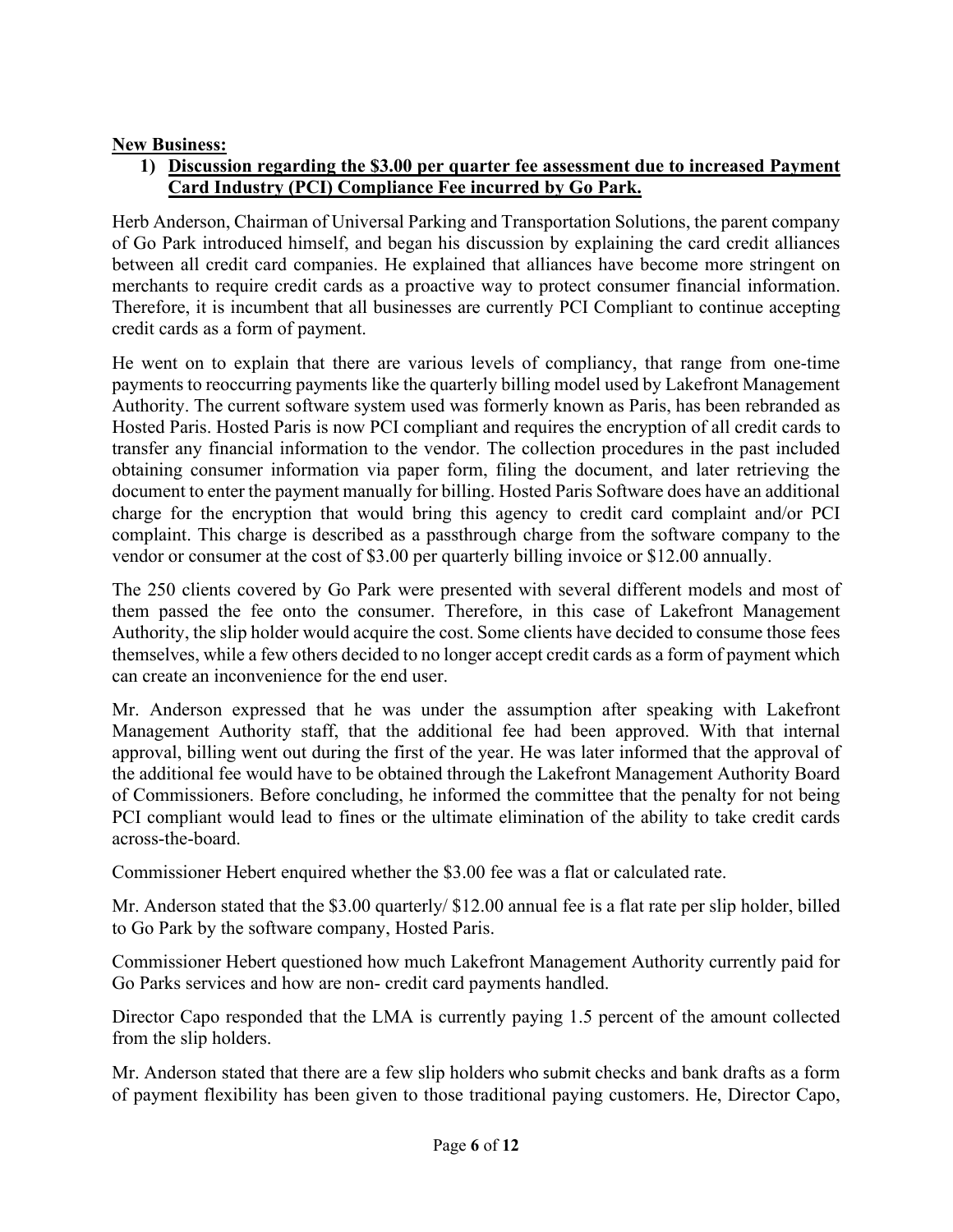and staff at the marinas are also working to encourage tenants to use credit cards as a form of payment from a control standpoint. He mentioned that prior to Go Park acquiring the financial billing for the marinas, billing hadn't been gone out to marina tenants for over a year, and therefore creating a huge task for accounts receivable when the Go Park.

Vice-chair Lapeyrolerie inquired about the timeline of the contract and whether Go park was within PCI compliance last year when the contract was renewed.

Mr. Anderson responded by explaining that Go park was in fact PCI compliant. However, there are different phases and levels of PCI compliance that adjust depending on the size of the business and its billing procedures. The billing software company, Integral Park uses a program called Hosted Paris. The billing program is requiring Lakefront management authority to become PCI compliant and encrypted to continue its ability to take credit cards going forward as a form of payment. He also clarified that GO Park's billing software was in fact encrypted however the liability was that credit card payments were still taken by telephone and the slip holders were not being encouraged to go online and submit the credit card information themselves. The upgrade has made it mandatory that the tenants go online and submit their payment information.

Vice chair Lapeyrolerie surmised that the compliance fee is a discussion item that is up for consideration. She clarified that one option to cover the cost would be to amend the contract between Lakefront Management Authority and Go park or the second option of passing the cost onto the slip holders outside of the renewal time. She concluded that this was not a motion to move.

Chair Brien requested clarification on whether the Lakefront Management Authority was within violation regarding encryption, audit trailing, and transactions.

Mr. Anderson clarified that there were no violations, The data was encrypted, and no data concerns had taken place.

Mr. Hudson from the public audience questioned if he was required to go into the database quarterly when his bill was due.

Mr. Anderson assured him that he would not have to continuously enter the database to pay his quarterly bill as he is an existing customer. He further explained that the upgraded program allows both the tenant and the administration at Lakefront management authority to view the contract, current billing, and billing history.

Commissioner Carr stated that he recalled the last discussion regarding this collection was that it had gone out for a bid. He inquired about the finalized terms of the renewal, stating that he recalled the renewal terms being extended only for three months.

Director Capo explained that the LMA did not seek outside bidders. At the following board meeting, the motion to amend the resolution to extend Go Parks contract for three years was made and passed.

Commissioner Carr openly clarified that LMA is under contract with Go park for three years with the terms being set in July 2021 and that their the cost of their business increasing reflected in the PCI compliance fee being requested. He went on to explain that it was suggested in a previous marina committee meeting that LMA would go out and look for other perspective managers of the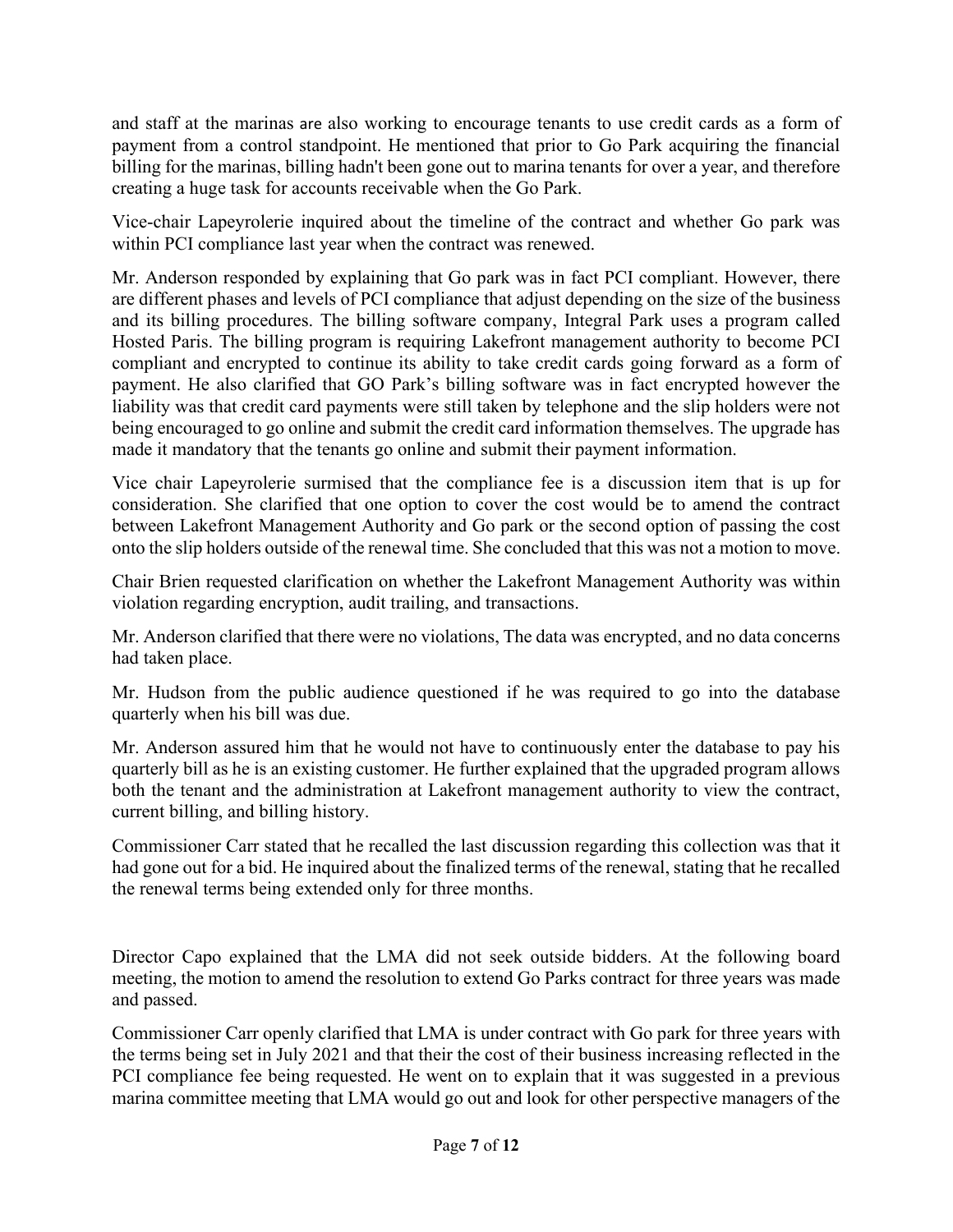contract. Commissioner Carr question if now was the time to go out and revisit contracts due to the additional increase in cost and did the fixed term include the three dollar increase.

Legal Metzger clarified that because Go Park has a fixed term contract with the LMA, if LMA decided to revisit other contracts we could fall under breach of contract. He also stated that the fixed term did not include the three dollar increase but only the 1.5% collection fee. Metzger also noted that the request being made is asking for LMA to give more money to an existing contract which the ultimate issue.

Commission Carr stated that he understood that the quarterly fees would be roughly four hundred dollars in total for South Shore Harbor based on the tenants currently submitting credit card payments. He expressed his concerns regarding the modification of fees on the newly renewed contract, questioning if it would be more feasible to reopen the bid to invite additional participants in lieu of the requested fee modifications to the fixed term contract currently held by Go Park. He clarified that the Lakefront Management Authority was under no obligation to make a decision on the three-dollar quarterly fee increase for three years.

Legal Appalardo requested clarification on whether Go Park was asking for a contract amendment or if a contract amendment is needed to apply the passthrough charge. He proceeded to question if the passthrough fee would be charged to the LMA or to the individual slip holders.

Mr. Anderson state that he was unfamiliar with LMA's by-laws regarding contract amendments, buts specified that what's being asked would be the operational increase of three-dollar quarterly fee per account. He explained that the LMA's Board who be responsible for deciding on who would be absorbing the passthrough charges.

Legal Metzger stated that the LMA has no legal right to pass the additional fees to the tenants who have signed leases and fixed rental agreements. One solution mentioned would be to change the terms per lease by providing a ninety-day notice and ultimately in acting a rent increase.

Vice Chair Lapeyrolerie acknowledged that issuing out ninety-days notices would result in additional administrative work for the staff at LMA. She than asked for clarification on a statement that Mr. Anderson made earlier in the discussion regarding the LMA's negligence on collecting rent and sending out billing notices for a year.

Chair Brien requested clarity from Director Capo regarding the ongoing accounts receivable issue issues that took place in 2017 and 2019.

Director Capo responded by explaining that the LMA previously used a software called Marina office which interface with Quick book enterprises. He stated that it was his understanding that the accounts receivable individual had a virus on his computer which resulted in the loss of all tenant data. Following the loss, The Marina's billing and Record of invoice was managed on an Excel spreadsheet. The leases were sent directly to the Executive Director, due to lack of communication the marina administrative staff had no knowledge of who occupied the slips, and the marina accounts receivables Had no record of the leases to invoice tenants for over a year. These findings were reflected in a state of Louisiana audit in 2017 that found over \$1 million dollars in revenue had been missed. In an attempt to collect delinquent payments, the LMA was inundated with complaints from lease holders when payments totally between 4000 and \$5000 were charged to the tenant's credit cards. Lastly, he estimated that 90% of the money had been recouped.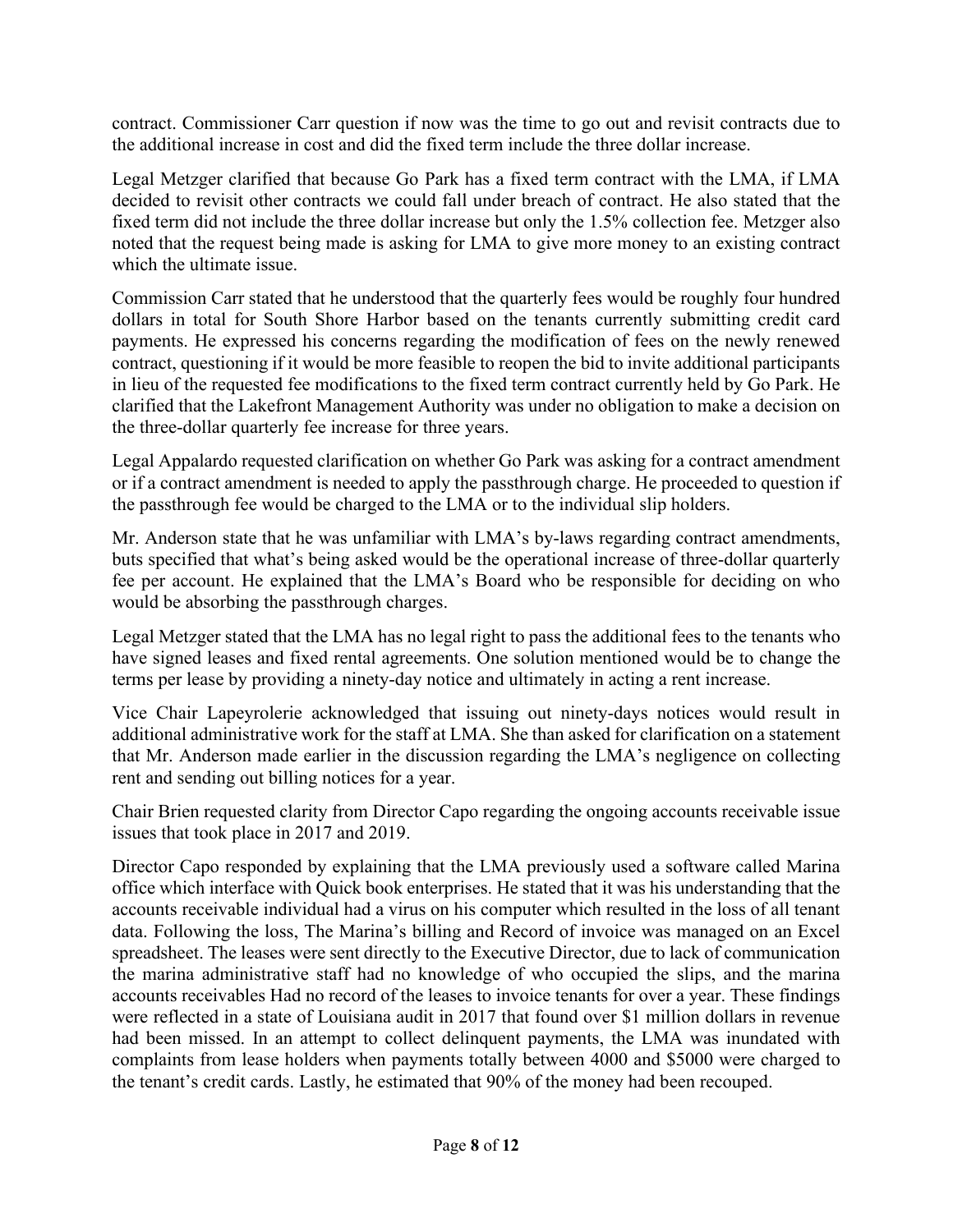Commissioner Carr requested clarification on directors Capo's statement referring to a computer virus causing the loss of tenant data.

Both Director Capo and Legal Metzger explained that events took place in 2015, 2016, and 2017 under the administration of Cornelia Allman, Jessie Noel, and Ngoc Ford.

Director Capo clarified that between the years of 2007 until 2015 the marina office software was used to manage tenant leases and financial attributes at both marinas. They're program used to process credit card payments was called X charge. Within minutes of processing a credit card payment, an exception report was generated, and the data would be sent over to the marina office administrative staff for reporting or reconciling.

Chair Brien acknowledge and I appreciated being part of the record for today but reiterated his need for clarification that the discussed issue regarding the marina invoices had been resolved.

In response to Chair Brien's inquiry, Director Capo stated that the issue has been resolved and upwards of 90% of the invoices had been collected.

Commissioner Carr questioned whether some leases were managed outside of the LMA. He referred to the Go Park report that specified some slips as manage by marina and the collection reflected a zero-dollar balance. He clarified that some of those slips looked to be currently occupied, specifically seven covered boat slips list as long-term tenants.

Director Capo explained that any accounts with a zero-dollar balance have been sent to the Louisiana State Attorney General Office for collections and the leaseholder has vacated the slip. He also acknowledged that the long-term tenants are prepaid tenants established when Southshore Harbor first opened in 1984. When Southshore Harbor opened, to build up occupancy they offered a 30 to 40 year, one hundred-thousand-dollar prepaid lease options under the covered slips. Therefore, the rent/payments for those slips have been covered under the terms of the 30-to-40 year leases agreement. However, the money is still reflected on the financial books during year end balancing, but there is no payment collected, and the slip is managed by the LMA.

Vice Chair Lapeyrolerie inquired if there was ever a motion to adopt the termination of the extensions on the boat slip leases. She also wanted to clarify on the tenant reports submitted to the Marina Committee provided by Lakefront Management Authority Office from GO Park, contained inconsistencies such as missing names of vessels, tenants, and sometimes both.

Legal Metzger stated that in 2010 the LMA Board of Commissioners approved a three-year extension for a small group of slip holders because their unit were inaccessible during the reconstruction of the Southshore Harbor Marina following Hurricane Katrina. In the case of Mr. and Mrs. Vincent, the LMA Board of Commissioners approved an extension of a few additional years due to the damage claim recently submitted.

Vice Chair Lapeyrolerie also sort clarity on the Go Park Marina Tenant report submitted to the Marina Committee members from the Lakefront Management Authority staff, that contained inconsistencies such as missing names of vessels, tenants and sometimes both. She requested updated information on all long-term matured tenants, their lease expiration dates, and ensuring it availability for public record. She further expressed that the LMA, the Marina Committee, and the Board of Commissioners should be vigilant on setting and upholding a standard policy regarding boat slip leases.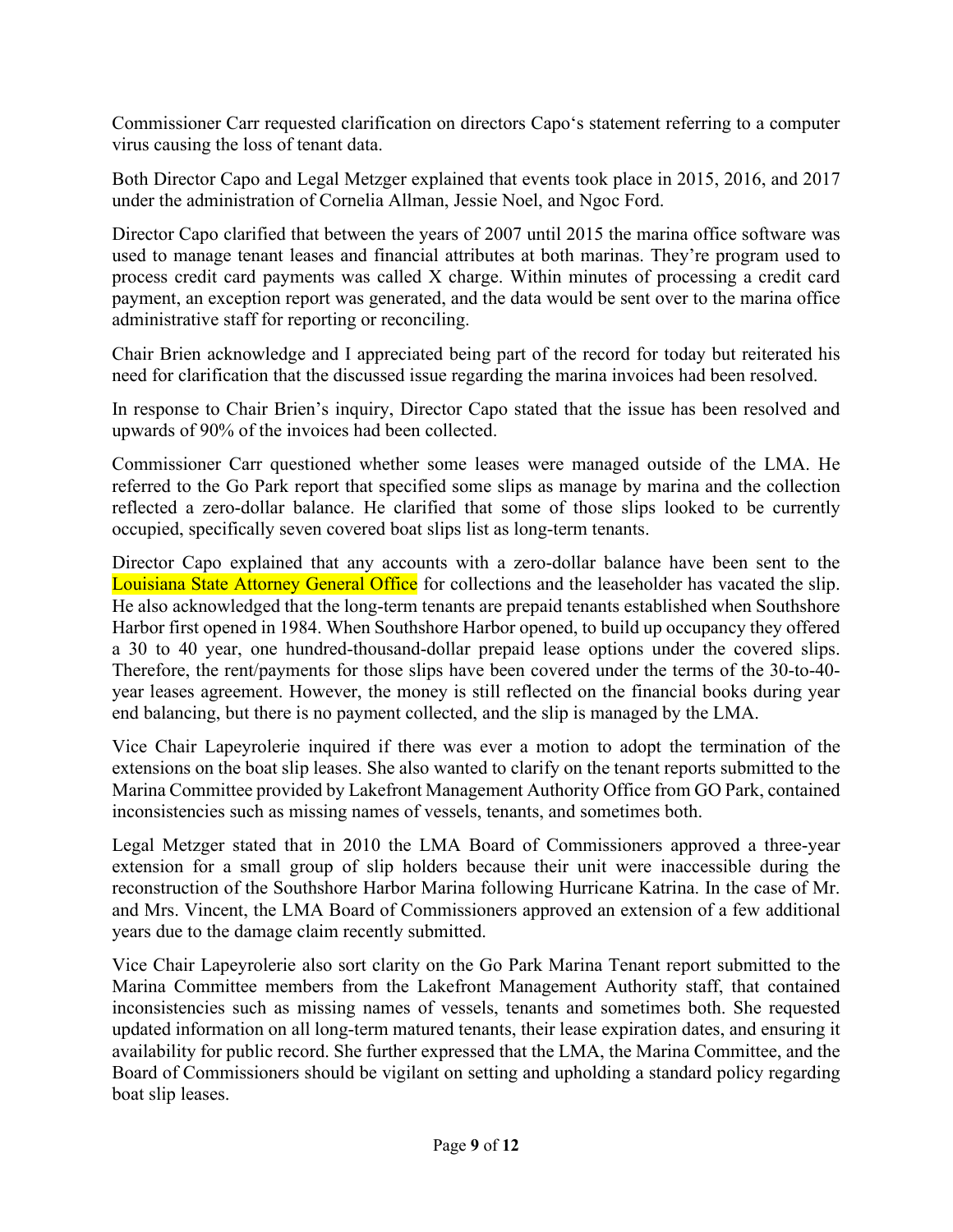Director Capo acknowledged the tenant report had been generated by Go Park and that they may not have been provided with the names of the long-term slip holders and vessels when Go Park took over the accounting for the marinas. He presented a scenario that if a current slip holders lease expired, their renewal one follow LMA's standard policy of a one-year lease at the current rate, and they would pay on a quarterly basis for the covered book slip.

Legal Metzger stated that it is to his recollection there are only six to seven long-term leases currently held, that term between the years of 2030 to 2040 depending on when the lease, and when their lump sum was paid. LMA has the list of those individual lease holders and their terms.

Legal Jeff Dye asked for clarity on the slip agreement forms currently established. He inquired if there was something that had already been reviewed on how to pass through a handling charge, and/or provisions a no assessment handling fee. He later expressed his uncertainty on whether or not this was an action item that needed to addressed.

Legal Metzger clarified that the only action that can be taken allows the LMA to change the terms and conditions if we provide a notice ninety days before the lease's expiration date. This action would result in raising the rent for boat slip holder tenants.

Director Capo stated that some modifications of the leases were made last year and therefore it is not out of the realm of possibility to have new leases signed if that's the desire of the marina committee and the LMA Board of commissioners.

Commissioner Carr vocally observed the complexity of the three-dollar assessment fee by identifying that only the slip holders whose preferable payment method is a credit card would be affected. Noting that if they decided to use another method of pay i.e., paper check or other means, then they wouldn't necessitate the fee. His opinion was that if the committee and/or the board decided to create new leases, that a new bid for marina billing invoices be generated to provide other companies the opportunity to obtain the contract.

Mr. Anderson stated the allocation of the 1.5 percent collection fee was evident, but included two bookkeepers, one manager, an auditor who goes out monthly to the individual slips, a manager that supervises of all individuals, and their processes assigned to LMA's account.

No action was taken during this discussion, both Commissioner Carr and Director Capo agreed that the LMA can neither take on or pass the additional collection fee onto the slip holders. The agenda requested for the action to be discussed, which took place, and the item topic would be revisited during February's Marina Committee meeting.

### 2) **Discussion regarding the South Shore Harbor Marina's Covered Boat Slips Sprinkler System.**

Director David Martin opened the discussion by stating that it was bought his attention by harbormaster Bruce Cain, that one of the two fire sprinkler risers at the South Shore Harbor Marina covered boat slips was not tagged. LMA's maintenance department had the sprinkler tagged, however the appropriate Fire Marshall tag had not been displayed. Following that discovery, the authority took steps to rectify the issue by having it inspected by licensed fire sprinkler inspector who assigned it a yellow tag which implies partial impairments. He noted that it is imperative for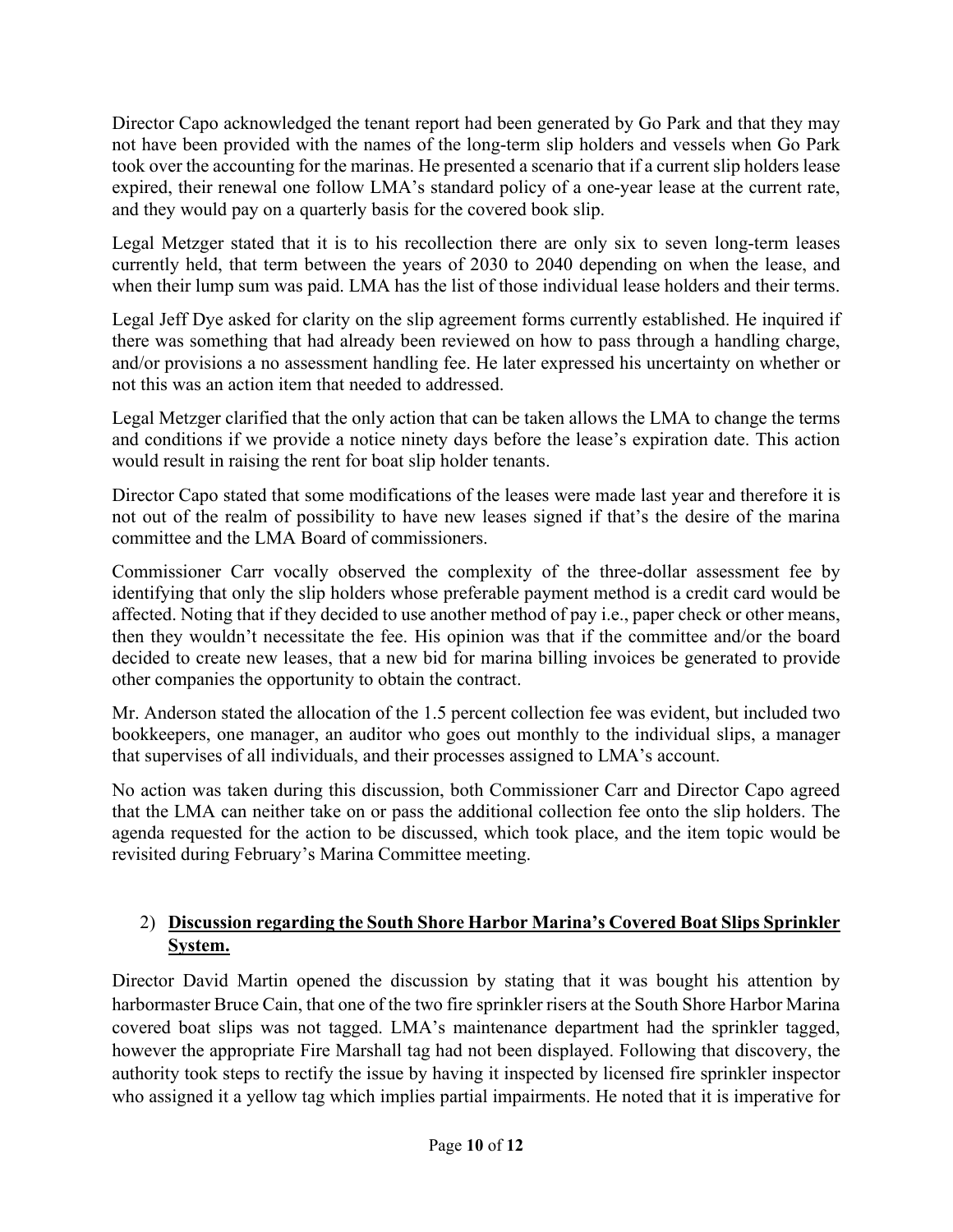the authority to have the sprinkler system brought into full compliance with the requirements of the Office of State Fire Marshall. He acknowledged that he doesn't believe that bringing the sprinkler into compliance is not a task his office should handle on its own. Therefore, he reached out to engaged with Linfield, Hunter, & Junius, architect Benjamin Chadwick to assist the authority in putting together the plans, and performance-based specification to rectify all of the impairments.

Mr. Benjamin Chadwick, architect for Linfield, Hunter, & Junius stated that a site visit was performed with Director Martin and Harbormaster Cain of the existing system. While on that site visit, they identified several things that did not meet code nor were within specification, they proceeded to document the current condition of the distributor system throughout the building, and the alarms that were not present. Following that visit, Linfield, Hunter, & Junius contacted Nice Set Certified Sprinkler Designer who will be coming out to exam the existing piping, the head distribution layout to ensure whether it meets current codes which he believed does not, and the condition of the piping on the inside of the building. At the time of this discussion, there wasn't a photo available to displaying the interior piping that he believes has severely visible corrosion from the ground. It was also his belief without having traveled to the roof to inspect the sprinkler heads, that it also appeared to be severely corroded, could possibly be impaired, and risking malfunction.

Commissioner Carr interjected to clarify that based on Mr. Chadwick's visual inspections, that he did not believe that the sprinklers would function. He referred to an email that contradicted Mr. Chadwick's pervious statement, in that email we were cited as being yellow tagged and functionable.

Director Martin communicated to the committee that the licensed inspector provided the yellow tag and stated that he believed it would be functionable. Director Martin recognized that the inspector may have had some limitations, touching on the fact that he was not physically able to get up on the roof, and view each sprinkler. However, the sprinkler was yellow tagged. Director Martin went on to say that he couldn't endorse or overrule the inspection, however, he did recognize the importance of being proactive to correct the system. Linfield, Hunter, & Junius was hired to assist the authority to ensure that the system is designed, specified, competed, procured properly.

Commissioner Carr wanted to clarify for the record that Director Martin thought the sprinkler had qualified for design and I may not function. However, it is yellow tagged by an inspector who said it would function, it isn't designed properly, and is impaired but should function.

Director Martin stated that in his opinion that its appropriate, as he is relying on the judgement of the inspector. He continued to explain that this is of upmost urgency. He also noted that the system is exposed to the elements and that it would be a maintenance issue if the LMA had to drain the system to protect piping in the event of a freeze, from a protection stand point the LMA would likely have to employ a Firewatch if required. The protection plan includes proper notification of supervision by an offsite provider and maintenance staff. He believes that the modifications to the alarm and sprinkler system will bring it up to the appropriate codes from a design standpoint as we are employing proper design that will pass the Fire Marshalls permits.